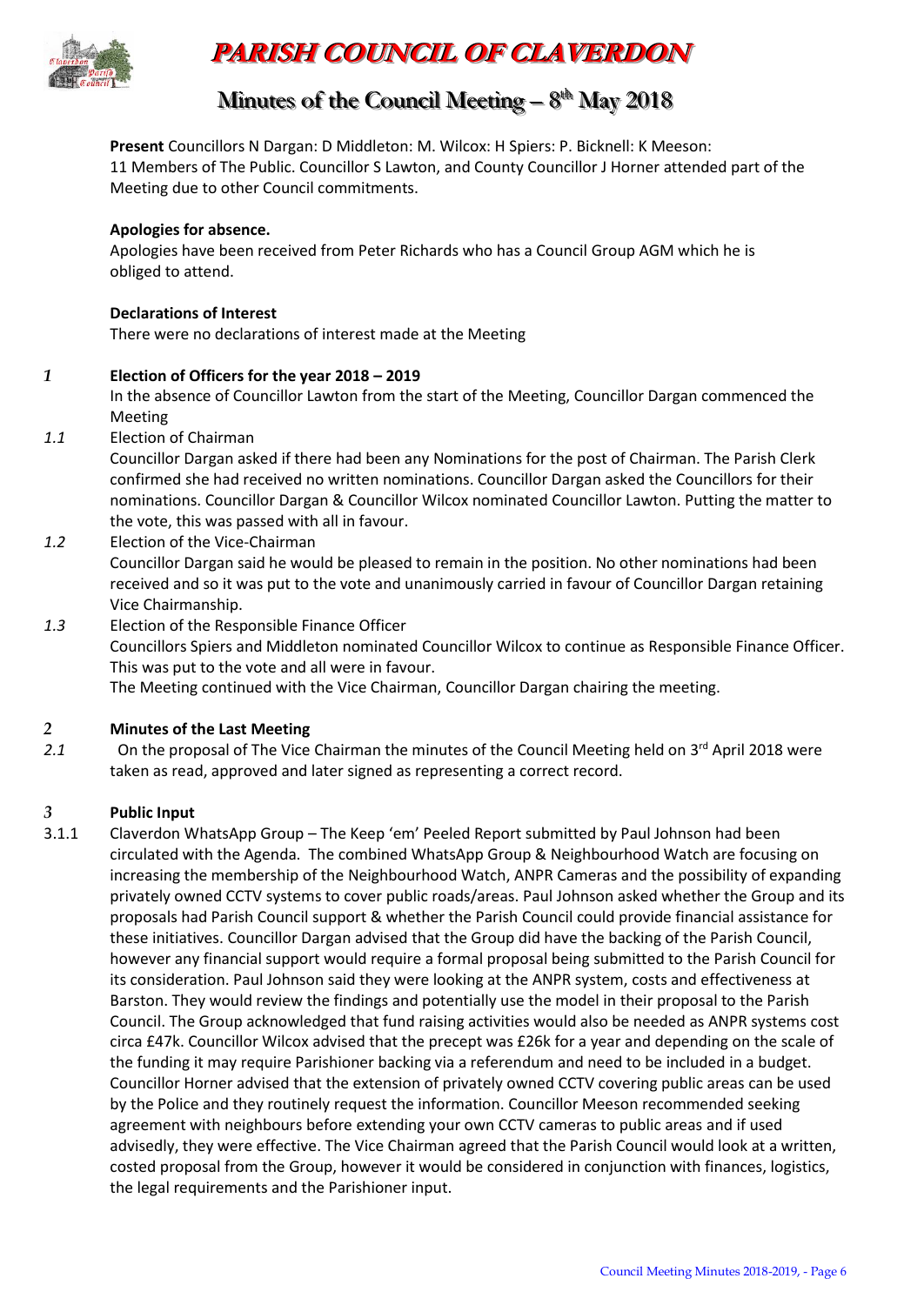### *4* **Planning.**

- *4.1* Update on previously considered applications
- 4.1.1 19 Glebe Road Claverdon 18/00222/FUL. Front single storey extension to bedroom & new porch extension. The planning application was granted with conditions on  $22^{nd}$  March 2018.
- 4.1.2 The Old Vicarage Church Road Claverdon CV35 8PD Variation of condition no. 2 of planning permission reference 17/00888/FUL to substitute the plan numbers to amend the layout and elevations of the approved dwelling. Original description of development: Construction of a detached bungalow and associated site landscaping. Approved with conditions on  $9<sup>th</sup>$  April 2018.
- 4.1.3 Yarningale Farm, Yarningale Common 17/00286/FUL & 17/0287/LBC Repairs alteration & Extension. Advice was received on 18<sup>th</sup> April 2018 that the application has been withdrawn.
- 4.1.4 Claverdon Cricket Ground, Langley Road Claverdon 17/03245/FUL. Proposed single storey extension to pavilion plus patio area. The planning application was granted 19<sup>th</sup> April 2018.
- 4.1.5 The Laurels, Henley Road 18/00443/FUL. Erection of a detached garage. The Planning Permission was refused by SDC on 27<sup>th</sup> April 2018. Councillors had concerns over whether 2 Scots Pines had been removed without permission. The Parish Clerk was asked to ascertain the position in respect of trees at the site.
- 4.1.6 The Hollies, Park Drive 18/00411/FUL. Rear/side extension & raising roof to create a 2-storey extension. The Planning Application was approved on 1<sup>st</sup> May 2018.
- 4.1.7 The Barn, Kington Lane 18/00592/FUL Proposed detached garage & store. Planning permission was refused by SDC on 3rd May 2018.

#### *4.2* Applications Responded to Inter-meeting

- 4.2.1 Oak Tree Farm Buttermilk Lane 18/00985/FUL. Single storey rear extension to the house. After consideration by the Councillors, a response of No Representation was submitted.
- 4.2.2 Little Orchard, Station Road, Claverdon, 18/01095/TPO. To the removal of 1 oak,1ash, 1 hawthorn, & work on 12 other trees removing deadwood and/or other work. Species being oak, ash, cherry, Douglas fir, yew, holly. After consideration by the Councillors, a response of No Representation was submitted

#### *4.3* Applications for Discussion at this meeting

- 4.3.1 **Claverdon Hall Farm, Lye Green** 18/01068/COUQ. Conversion of Agricultural Buildings to residential dwelling. After consideration by Councillors, it was agreed to make no representation providing this did not conflict with the consultation Councillor Lawton is involved with on the re direction of the public footpath
- 4.3.2 **Tattlebank House, Kington Lane** 18/01170/VARY. Variation of condition no.2 of planning permission reference 17/02015/FUL dated 25 August 2017 to allow for amended design of detached garage. The original description of development was *Demolition of existing dwelling and outbuildings; erection of replacement dwelling, swimming pool and detached garage*. The details having been circulated prior to the Meeting, the Councillors reviewed the documentation provided and after consideration agreed that insufficient details of the increase in height of the building had been given, and therefore objected to the Planning Application based on any increase in height.
- 4.3.3 **Old School House, Langley Road** 18/01175/FUL Demolition of Conservatory and construction of twostorey rear extension. The details were circulated to Councillors prior to the Meeting. The Councillors reviewed the documentation provided at the Meeting and after discussing the aspect of the site, the flat roof construction and the appearance of the proposed exterior cladding compared to the style and construction of the existing building, agreed that an Objection should be recorded as the response to the Planning Application on the grounds that the flat roof and the exterior design and proposed materials were contrary to Claverdon Village Design Statement and not in keeping with its surroundings, considering its proximity to the Recreation Ground.

#### *4.4* Other Planning Issues

4.4.1 **Building Works at Langley Road.** It is noted that Steven Day reported the excessive soil removal at this site to Stratford District Council (SDC) some 2 weeks prior to the Parish Council Meeting on 3rd April. It was only after CPC advised of the soil removal that a Stop Order was placed upon that activity at the site. Steven Day asked whether a retrospective application had been received from SDC for the soil removal. The Parish Clerk advised that nothing had been received. Councillor Meeson reflected the opinion of the Councillors that the desired outcome was to restore the natural state of the area affected at the site. Councillor Spiers raised her concern over the amount of standing water at the site following the removal of the soil. The Parish Clerk was requested to write to the Enforcement Officer about the absence of a request for retrospective planning, the desire for the affected area to be restored back to its natural state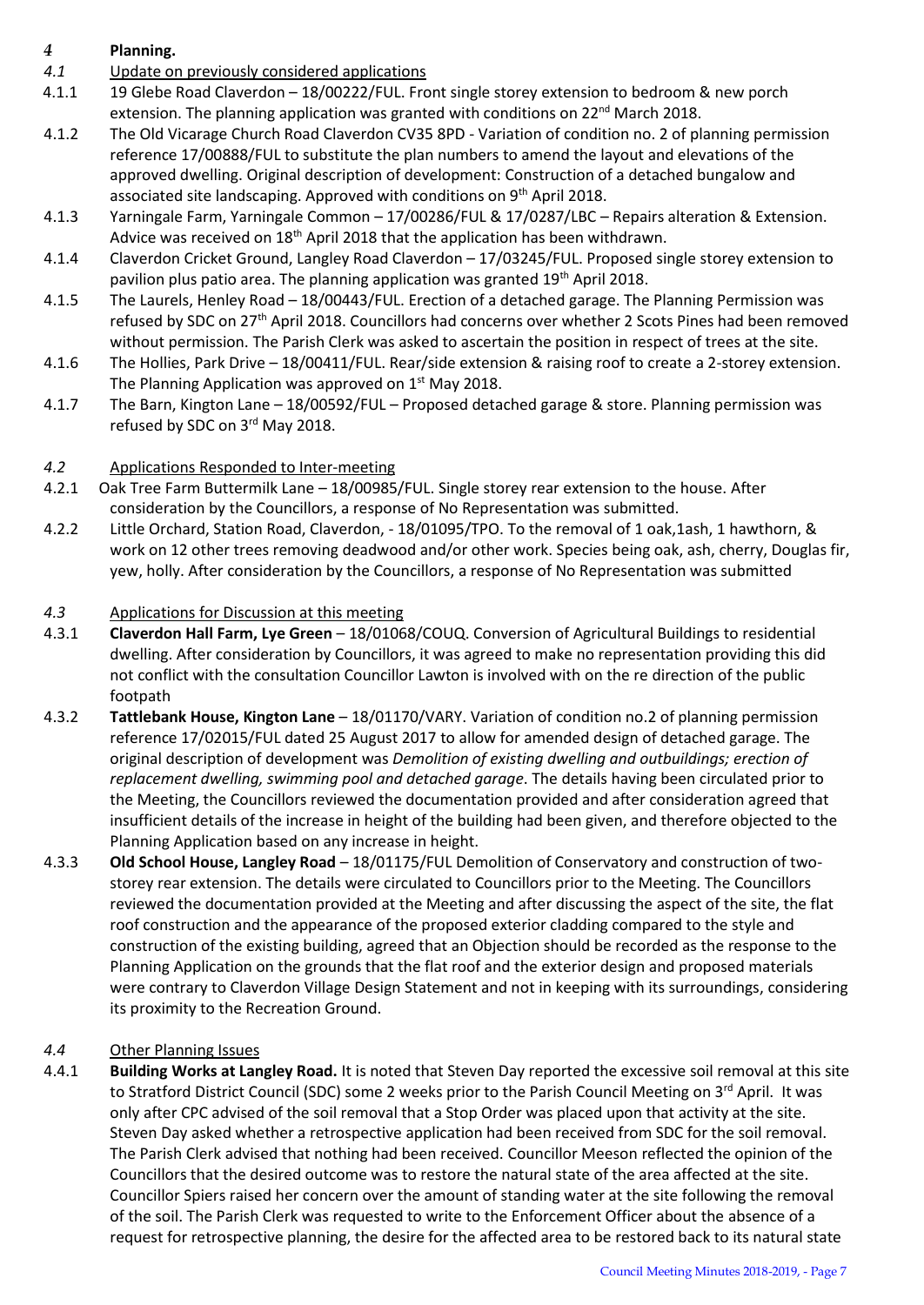and the concern that if building work continues without the retrospective planning, will it reach a stage when to restore the state of the natural surroundings may not be possible.

*4.5* Councillor Wilcox raised a concern over a field on Breach Lane being substantially covered in hardcore and asked that the matter be raised to Stratford on Avon Planning Department.

#### *5* **Policing**

This was covered at Public Input 3.1 and the Neighbourhood Watch presentation given at the Annual Meeting.

#### *6* **Recreation Field**

The invoice for the Architect Fees of £1009.20 for with the successful planning application at the Recreation Field has been listed below for payment.

*6.1* It was noted by Councillors that the Jump In sign displayed on the Pavilion had not been taken down. The Parish Clerk is to contact Charlie Waterworth.

#### *7* **Footpaths /Bridlepaths**

No items were raised for discussion.

#### *8* **Yarningale Common**

The Common & surrounding areas are due to be mown in May. This is later than previous years as the wet weather has prevented cutting and clearing.

#### *9* **General Other matters including any arising from Earlier Meetings and not already covered.**

- 9.1 **Agenda Item 2.2 3<sup>rd</sup> April Minutes. County Council Matters. The state of the footpath on Henley Road** between The Crown and Kington Lane. Councillor Horner has received a response from Footpaths Dept. The volunteer team that maintains footpaths has more work than it can manage. Councillor Horner's recommendation is to use Parish funds to pay for a Community payback team. Councillors discussed this proposal and rejected the recommendation claiming that the responsibility lay with Warwickshire County Council Highways Dept. The Parish Clerk was asked to draft a response for circulation to the Councillors for consideration.
- *9.2* **Agenda item 2.3 – 3 rd April Minutes. County Council Matters.** The Road Traffic Survey Costs are circa Legal Fees £500, Advertising Costs-£400, TRS Staff costs (37 hours) £2035, Contingency- £65. Total estimated cost £3000. These are typical costs and each survey can vary. Councillors reviewed the cost breakdown and thanked Councillor Horner for securing the information. Councillors agreed that as these costs were significantly lower than the previously advised £8k, they requested this be placed on the next meeting agenda to ascertain funding opportunities.
- *9.3* **Parish Notice Boards** Councillor Lawton noted that the Parish Notice Boards contained advertising material for services outside of the Parish, adverts that were out of date and that the boards looked untidy. The Parish Clerk review the content of the Boards monthly.
- *9.4* **Telephone Box T6–** Councillor Lawton advised that he had received some costing associated with the renovation and potential re-siting of the Telephone Box and requested this be an agenda item for the next meeting.
- *9.5* **Defibrillators**  Councillor Spiers advised that the defibrillator at The Crown public house was operational and details of its existence were already on social media. Councillor Spiers wanted to thank the Football Club for sponsoring the fitting of the defibrillator at The Crown.
- *9.6* **Mowing**  The verges & Lye Green. Councillor Wilcox & Councillor Meeson raised issues over the thoroughness of the fist mow with new contractors in some areas. Councillors acknowledged that the extensive wet weather delaying mowing had affected the quality of the mow. The Parish Clerk is meeting with the contractors later in the month to discuss the matters raised.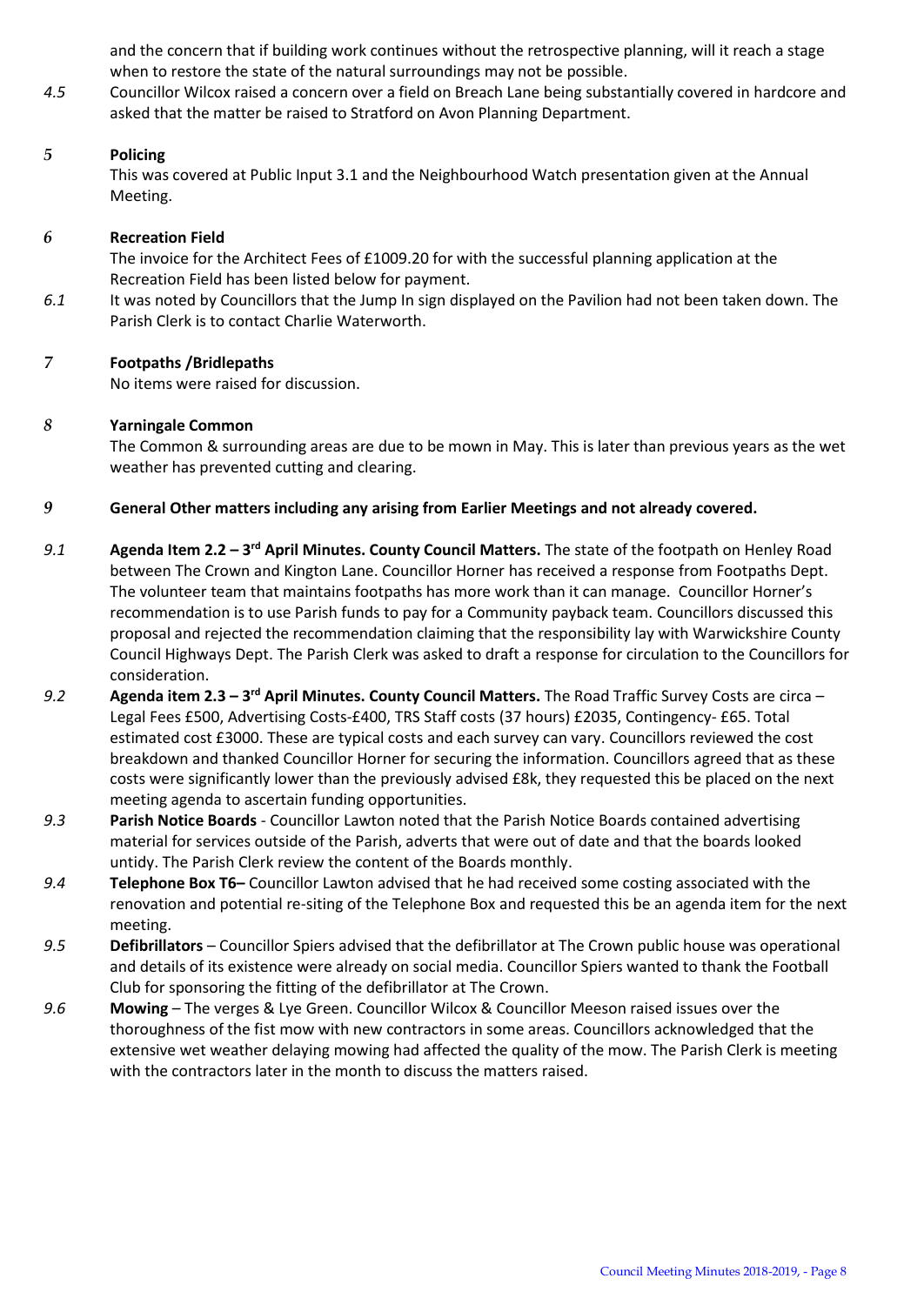| 10    | <b>Post Received</b>                                                                                                                                             |
|-------|------------------------------------------------------------------------------------------------------------------------------------------------------------------|
|       | <b>Alcester North SNT</b>                                                                                                                                        |
| 10.01 | Suspicious circumstances on Langley Road and Claverdon Road, along with damage to a car in<br>Langley Road. Outcome of 2 serious burglaries in other areas noted |
|       | <b>Civic Voice.</b>                                                                                                                                              |
| 10.02 | Engaging Young People in Heritage - Birmingham Workshop. 18th April 2018                                                                                         |
|       | <b>Alcester North SNT</b>                                                                                                                                        |
| 10.03 | One incident of attempted burglary in Kington Lane - 3 men attempted access to a works van.                                                                      |
|       | Have received "Countryside Voice" and CPRE magazine for circulation.                                                                                             |
|       | <b>WALC April Newsletter</b>                                                                                                                                     |
| 10.04 | NALC engagement with the community & WALC Annual Membership forms                                                                                                |
|       | 17/18 Annual Report for Arden Division from County Councillor John Horner                                                                                        |
| 10.05 | Report covers local economics, policing, roads & public health                                                                                                   |
|       | <b>April Cyber Scam Update</b>                                                                                                                                   |
| 10.06 | Report on recent scans in and around the Warwickshire Area                                                                                                       |
|       | <b>April Report from Philip Seccombe</b>                                                                                                                         |
| 10.07 | Updates on Traveller encampments and the new Policing Model                                                                                                      |
|       | <b>Alcester North SNT</b>                                                                                                                                        |
| 10.08 | 2 incidents of suspicious circumstances in Glebe Road and Kington Close                                                                                          |
|       | <b>SDC Planning Department - John Crossling</b>                                                                                                                  |
| 10.09 | Advice on how to sign up for early electronic notice of planning applications lodged with SDC -                                                                  |
|       | daily alert email                                                                                                                                                |
|       | Agenda for Planning Committee (West), Wednesday, 25th April 2018, 6.00 p.m.                                                                                      |
| 10.10 | The Laurels is on the Agenda -CPC objected to planning consent                                                                                                   |
|       | Email from John Horner re. Lengthsman Scheme                                                                                                                     |
| 10.11 | Summary and outcome of the findings of a trial in Rugby of 7 Parishes using Lengthsman<br>between Jan 15 & Dec16.                                                |
| 10.12 | Email from Alex Chamberlain - Claverdon School. re. Old Boys Field on Breach Lane                                                                                |
|       |                                                                                                                                                                  |
|       | The email trail highlights that that despite requests it appears that the Public Liability Insurance                                                             |
|       | for use of the field is not in place for this current year.<br><b>Alcester North SNT</b>                                                                         |
| 10.13 | Report dated 22 April did not show any items for Claverdon                                                                                                       |
|       | <b>VASA Volunteer Organisation</b>                                                                                                                               |
| 10.14 | VASA provided details of their service and a request to be considered for any funding                                                                            |
|       | opportunity. MK to place details of VASA within the Notice Boards                                                                                                |
| 10.15 | <b>Alcester North SNT</b>                                                                                                                                        |
|       | Report dated 29th April 2018. Suspicious circumstances in Kington Lane and a Burglary in                                                                         |
|       | Church Road                                                                                                                                                      |
| 10.16 | <b>Calor Gas</b>                                                                                                                                                 |
|       | Calor give Rural Communities project funding up to £5k. Parish Clerk to obtain more details.                                                                     |
| 10.18 | <b>Email from John Horner re. new Pothole reporting link</b>                                                                                                     |
|       | https://www.warwickshire.gov.uk/reporthighwayproblem                                                                                                             |
| 10.19 | FW: Alcester Police North SNT. Latest Weekly Report. Sunday 6th May 2018                                                                                         |
|       | Suspicious circumstances in Kington Lane & Police concerns over theft and inappropriate use of                                                                   |
|       | wheelie bins                                                                                                                                                     |
| 10.20 | 3 emails from Rachel Gunningham - Unhappy with 3rd April draft minutes.                                                                                          |
|       | Emails and response submitted 6th May to Rachel Gunningham                                                                                                       |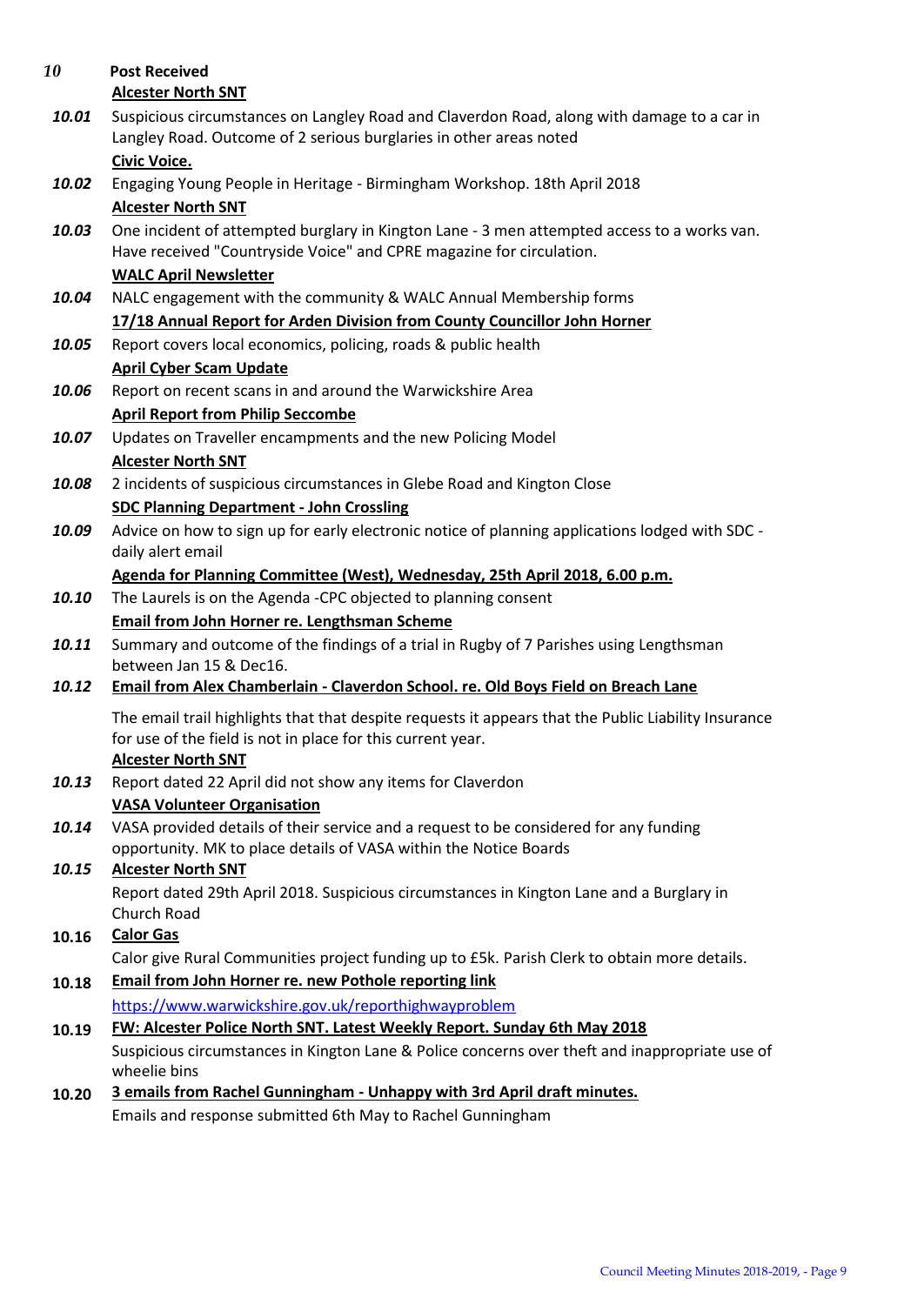# *11* **Finance**

#### *11.1* On the proposal of the Vice Chairman the payments due to date and those projected to the end of May 2018 as detailed below were approved.

| Account<br>Total<br>Date<br><b>Item</b><br>Accounts<br>Deposits<br>Cheque No<br><b>Debits</b><br>30 Apr 18<br><b>Balance</b><br>£22,100.84<br>£36,365.23<br>£58,466.07<br><b>Payments for Approval</b><br>11 Apr 18<br>Recreation Ground Fees for 17/18 season. Midland Rangers<br>£250.00<br>£250.00<br>23 Apr 18<br>£100.00<br>(E100.00)<br>AZ Management Solutions Ltd - Red Lion Voucher for R Lees<br>2177<br>Retirement<br>SDC - Precept receipts. First half of 18/19<br>26 April 18<br>£13,000.00<br>£13,000.00<br>BACS<br>Xtreme Tree Care<br>(E80.00)<br>1 May 18<br>2178<br>£80.00<br>1 May 18<br>WALC Annual Subscription 18/19 year<br>2179<br>£467.00<br>(E467.00)<br>1 May 18<br>£18.00<br>(E18.00)<br>WALC - Governance Publication & Fees for Clerks Toolkit<br>2180<br>Training<br><b>M Key April Expenses</b><br>Amount<br>£18.00<br>Office Allowance<br>£7.78<br>Postage<br>Travel including 60.0 Vehicle Miles<br>£27.00<br>£2.00<br>Car Parking<br>£17.99<br>HP Instant Ink for Printer<br>£5.26<br>Stationary<br>£100.00<br>John Lewis Voucher-R Lees Retirement<br>£178.03<br>Total<br>April expenses<br>2181<br>2 May 18<br>£178.03<br>(E178.03)<br>2 May 18<br>(E420.08)<br>M Key April Salary<br>2182<br>£420.08<br>(E105.00)<br>5 May 18<br>HMRC April PAYE. M Key<br>2183<br>£105.00<br>£18.61<br>(E18.61)<br>6 May 18<br>Electricity for Pavilion 22/3/18 to 20/4/18<br><b>DDI</b><br>15 May 18<br>STWA- Water supply to pavilion<br>£26.43<br>(E26.43)<br>DD<br>£61.19<br>(E61.19)<br>2 May 18<br>Sarah Duck - Defibrillator Electrodes<br>2184 |
|--------------------------------------------------------------------------------------------------------------------------------------------------------------------------------------------------------------------------------------------------------------------------------------------------------------------------------------------------------------------------------------------------------------------------------------------------------------------------------------------------------------------------------------------------------------------------------------------------------------------------------------------------------------------------------------------------------------------------------------------------------------------------------------------------------------------------------------------------------------------------------------------------------------------------------------------------------------------------------------------------------------------------------------------------------------------------------------------------------------------------------------------------------------------------------------------------------------------------------------------------------------------------------------------------------------------------------------------------------------------------------------------------------------------------------------------------------------------------------------------------------------------------------------------------------------------------------|
|                                                                                                                                                                                                                                                                                                                                                                                                                                                                                                                                                                                                                                                                                                                                                                                                                                                                                                                                                                                                                                                                                                                                                                                                                                                                                                                                                                                                                                                                                                                                                                                |
|                                                                                                                                                                                                                                                                                                                                                                                                                                                                                                                                                                                                                                                                                                                                                                                                                                                                                                                                                                                                                                                                                                                                                                                                                                                                                                                                                                                                                                                                                                                                                                                |
|                                                                                                                                                                                                                                                                                                                                                                                                                                                                                                                                                                                                                                                                                                                                                                                                                                                                                                                                                                                                                                                                                                                                                                                                                                                                                                                                                                                                                                                                                                                                                                                |
|                                                                                                                                                                                                                                                                                                                                                                                                                                                                                                                                                                                                                                                                                                                                                                                                                                                                                                                                                                                                                                                                                                                                                                                                                                                                                                                                                                                                                                                                                                                                                                                |
|                                                                                                                                                                                                                                                                                                                                                                                                                                                                                                                                                                                                                                                                                                                                                                                                                                                                                                                                                                                                                                                                                                                                                                                                                                                                                                                                                                                                                                                                                                                                                                                |
|                                                                                                                                                                                                                                                                                                                                                                                                                                                                                                                                                                                                                                                                                                                                                                                                                                                                                                                                                                                                                                                                                                                                                                                                                                                                                                                                                                                                                                                                                                                                                                                |
|                                                                                                                                                                                                                                                                                                                                                                                                                                                                                                                                                                                                                                                                                                                                                                                                                                                                                                                                                                                                                                                                                                                                                                                                                                                                                                                                                                                                                                                                                                                                                                                |
|                                                                                                                                                                                                                                                                                                                                                                                                                                                                                                                                                                                                                                                                                                                                                                                                                                                                                                                                                                                                                                                                                                                                                                                                                                                                                                                                                                                                                                                                                                                                                                                |
|                                                                                                                                                                                                                                                                                                                                                                                                                                                                                                                                                                                                                                                                                                                                                                                                                                                                                                                                                                                                                                                                                                                                                                                                                                                                                                                                                                                                                                                                                                                                                                                |
|                                                                                                                                                                                                                                                                                                                                                                                                                                                                                                                                                                                                                                                                                                                                                                                                                                                                                                                                                                                                                                                                                                                                                                                                                                                                                                                                                                                                                                                                                                                                                                                |
|                                                                                                                                                                                                                                                                                                                                                                                                                                                                                                                                                                                                                                                                                                                                                                                                                                                                                                                                                                                                                                                                                                                                                                                                                                                                                                                                                                                                                                                                                                                                                                                |
|                                                                                                                                                                                                                                                                                                                                                                                                                                                                                                                                                                                                                                                                                                                                                                                                                                                                                                                                                                                                                                                                                                                                                                                                                                                                                                                                                                                                                                                                                                                                                                                |
|                                                                                                                                                                                                                                                                                                                                                                                                                                                                                                                                                                                                                                                                                                                                                                                                                                                                                                                                                                                                                                                                                                                                                                                                                                                                                                                                                                                                                                                                                                                                                                                |
|                                                                                                                                                                                                                                                                                                                                                                                                                                                                                                                                                                                                                                                                                                                                                                                                                                                                                                                                                                                                                                                                                                                                                                                                                                                                                                                                                                                                                                                                                                                                                                                |
|                                                                                                                                                                                                                                                                                                                                                                                                                                                                                                                                                                                                                                                                                                                                                                                                                                                                                                                                                                                                                                                                                                                                                                                                                                                                                                                                                                                                                                                                                                                                                                                |
|                                                                                                                                                                                                                                                                                                                                                                                                                                                                                                                                                                                                                                                                                                                                                                                                                                                                                                                                                                                                                                                                                                                                                                                                                                                                                                                                                                                                                                                                                                                                                                                |
|                                                                                                                                                                                                                                                                                                                                                                                                                                                                                                                                                                                                                                                                                                                                                                                                                                                                                                                                                                                                                                                                                                                                                                                                                                                                                                                                                                                                                                                                                                                                                                                |
|                                                                                                                                                                                                                                                                                                                                                                                                                                                                                                                                                                                                                                                                                                                                                                                                                                                                                                                                                                                                                                                                                                                                                                                                                                                                                                                                                                                                                                                                                                                                                                                |
|                                                                                                                                                                                                                                                                                                                                                                                                                                                                                                                                                                                                                                                                                                                                                                                                                                                                                                                                                                                                                                                                                                                                                                                                                                                                                                                                                                                                                                                                                                                                                                                |
|                                                                                                                                                                                                                                                                                                                                                                                                                                                                                                                                                                                                                                                                                                                                                                                                                                                                                                                                                                                                                                                                                                                                                                                                                                                                                                                                                                                                                                                                                                                                                                                |
|                                                                                                                                                                                                                                                                                                                                                                                                                                                                                                                                                                                                                                                                                                                                                                                                                                                                                                                                                                                                                                                                                                                                                                                                                                                                                                                                                                                                                                                                                                                                                                                |
|                                                                                                                                                                                                                                                                                                                                                                                                                                                                                                                                                                                                                                                                                                                                                                                                                                                                                                                                                                                                                                                                                                                                                                                                                                                                                                                                                                                                                                                                                                                                                                                |
|                                                                                                                                                                                                                                                                                                                                                                                                                                                                                                                                                                                                                                                                                                                                                                                                                                                                                                                                                                                                                                                                                                                                                                                                                                                                                                                                                                                                                                                                                                                                                                                |
|                                                                                                                                                                                                                                                                                                                                                                                                                                                                                                                                                                                                                                                                                                                                                                                                                                                                                                                                                                                                                                                                                                                                                                                                                                                                                                                                                                                                                                                                                                                                                                                |
|                                                                                                                                                                                                                                                                                                                                                                                                                                                                                                                                                                                                                                                                                                                                                                                                                                                                                                                                                                                                                                                                                                                                                                                                                                                                                                                                                                                                                                                                                                                                                                                |
|                                                                                                                                                                                                                                                                                                                                                                                                                                                                                                                                                                                                                                                                                                                                                                                                                                                                                                                                                                                                                                                                                                                                                                                                                                                                                                                                                                                                                                                                                                                                                                                |
|                                                                                                                                                                                                                                                                                                                                                                                                                                                                                                                                                                                                                                                                                                                                                                                                                                                                                                                                                                                                                                                                                                                                                                                                                                                                                                                                                                                                                                                                                                                                                                                |
| 30 Apr 18<br>Claverdon Gardening Services. Recreation Ground Mowing.April<br>(E300.00)<br>2185<br>£300.00                                                                                                                                                                                                                                                                                                                                                                                                                                                                                                                                                                                                                                                                                                                                                                                                                                                                                                                                                                                                                                                                                                                                                                                                                                                                                                                                                                                                                                                                      |
| 18                                                                                                                                                                                                                                                                                                                                                                                                                                                                                                                                                                                                                                                                                                                                                                                                                                                                                                                                                                                                                                                                                                                                                                                                                                                                                                                                                                                                                                                                                                                                                                             |
| 5 May 18<br>Perennial Landscapes Mowing verges & Lye Green April 18<br>£216.00<br>(E216.00)<br>2186                                                                                                                                                                                                                                                                                                                                                                                                                                                                                                                                                                                                                                                                                                                                                                                                                                                                                                                                                                                                                                                                                                                                                                                                                                                                                                                                                                                                                                                                            |
| £1,009.20<br>6 May 18<br>(E1,009.20)<br>Bainbridge & Co Architect fees for Planning re. Claverdon Cricket<br>2187<br>Pavilion                                                                                                                                                                                                                                                                                                                                                                                                                                                                                                                                                                                                                                                                                                                                                                                                                                                                                                                                                                                                                                                                                                                                                                                                                                                                                                                                                                                                                                                  |
| Receipts and /or Transfers                                                                                                                                                                                                                                                                                                                                                                                                                                                                                                                                                                                                                                                                                                                                                                                                                                                                                                                                                                                                                                                                                                                                                                                                                                                                                                                                                                                                                                                                                                                                                     |
| Interest on Reserve and Deposit Accounts<br>31 May 18<br>£0.04<br>£0.04                                                                                                                                                                                                                                                                                                                                                                                                                                                                                                                                                                                                                                                                                                                                                                                                                                                                                                                                                                                                                                                                                                                                                                                                                                                                                                                                                                                                                                                                                                        |
|                                                                                                                                                                                                                                                                                                                                                                                                                                                                                                                                                                                                                                                                                                                                                                                                                                                                                                                                                                                                                                                                                                                                                                                                                                                                                                                                                                                                                                                                                                                                                                                |
| Current<br>Deposit                                                                                                                                                                                                                                                                                                                                                                                                                                                                                                                                                                                                                                                                                                                                                                                                                                                                                                                                                                                                                                                                                                                                                                                                                                                                                                                                                                                                                                                                                                                                                             |
| Account<br>Total<br>Date<br><b>Item</b><br>Accounts<br>Cheque No<br><b>Deposits</b><br>Debits                                                                                                                                                                                                                                                                                                                                                                                                                                                                                                                                                                                                                                                                                                                                                                                                                                                                                                                                                                                                                                                                                                                                                                                                                                                                                                                                                                                                                                                                                  |
| Projected Balance<br>£32,351.30<br>£68,716.57<br>31 May 18<br>£36,365.27                                                                                                                                                                                                                                                                                                                                                                                                                                                                                                                                                                                                                                                                                                                                                                                                                                                                                                                                                                                                                                                                                                                                                                                                                                                                                                                                                                                                                                                                                                       |

#### *11.2* Year End Accounts for 17/18.

The Account for the year ended 31<sup>st</sup> March 2018 along with the comparatives for the year ended 31<sup>st</sup> March 2017, shown at Appendix 1 of these minutes had been circulated along with the Agenda for consideration by Councillors. The RFO answered questions from Councillors having already summarised the accounts to 31<sup>st</sup> March 18 at the Annual Meeting. The Vice Chairman proposed acceptance of the Accounts to 31<sup>st</sup> March 2018. The Accounts were approved with all present being in favour.

#### *12* **Meeting Dates**

12.1 Dates agreed to end of the year are: June 5<sup>th</sup>: July 3rd: September 4<sup>th</sup>: October 2<sup>nd</sup>: November 6<sup>th:</sup> December 4<sup>th</sup>: January 8<sup>th</sup>: February 5th: March 5<sup>th</sup>, 2019.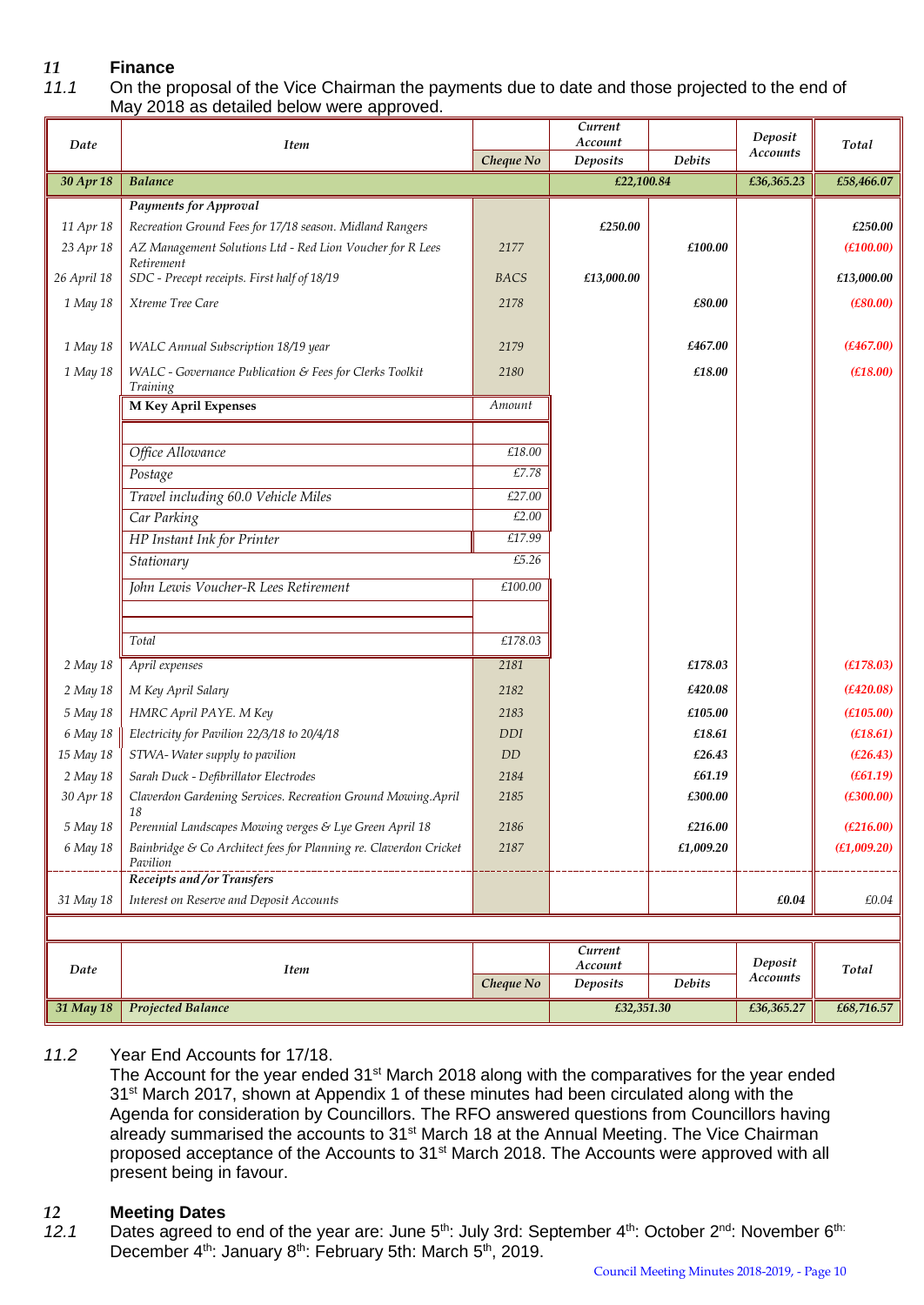#### **Minutes - Item 11.2 - 8 May 2018**

 $\mathsf{l}$ 

## **ANNUAL ACCOUNTS - 2017-2018**

 $\overline{\phantom{a}}$ 

| THRIVOIRE TRECCOONTIO - 2017-2010            |            |  |                 |  |            |             |  |                                                                                                     |  |
|----------------------------------------------|------------|--|-----------------|--|------------|-------------|--|-----------------------------------------------------------------------------------------------------|--|
|                                              | Current    |  | Deposit         |  | Total      | $2016 - 17$ |  |                                                                                                     |  |
|                                              | Account    |  | <b>Accounts</b> |  |            |             |  |                                                                                                     |  |
| <b>Bank balances brought forward</b>         | £21,097.09 |  | £36,217.06      |  | £57,314.15 | £54,720.46  |  | Narrative                                                                                           |  |
| Receipts                                     |            |  |                 |  |            |             |  |                                                                                                     |  |
| Precept less Council Tax reduction<br>Grant  | £24,560.00 |  |                 |  | £24,560.00 | £23,785.00  |  |                                                                                                     |  |
| Council Tax Reduction Grant                  | £440.00    |  |                 |  | £440.00    | £440.00     |  |                                                                                                     |  |
| Recreation Field                             | £1,190.00  |  |                 |  | £1,190.00  | £750.00     |  | £250 Recreation fees<br>received in year for<br>16/17 year &<br>contribution to tree<br>surgery     |  |
| Anti-travellers Barrier- Lye Green           | £0.00      |  | £0.00           |  | £0.00      | £3,500.00   |  |                                                                                                     |  |
| <b>Bank Interest</b>                         | £0.00      |  | £148.13         |  | £148.13    | £302.00     |  |                                                                                                     |  |
| Rent and Easements                           | £279.13    |  |                 |  | £279.13    | £279.00     |  |                                                                                                     |  |
| Verges mowing reclaim from SDC               | £1,245.59  |  |                 |  | £1,245.59  | £1,218.00   |  |                                                                                                     |  |
| Grant towards Neighbourhood                  |            |  |                 |  |            |             |  | Income is lower as<br>costs are also lower                                                          |  |
| Plan                                         | £3,510.00  |  |                 |  | £3,510.00  | £4,475.00   |  | by£2202 in the yr<br>Refund on Hewlett                                                              |  |
| Miscellaneous                                | £20.00     |  |                 |  | £20.00     | £0.00       |  | Packard Printer                                                                                     |  |
| VAT Reclaimed                                | £0.00      |  |                 |  | £0.00      | £2,380.00   |  | VAT reclaimed April<br>18 for 17/18 & 16/17<br>Finance year                                         |  |
|                                              |            |  |                 |  |            |             |  |                                                                                                     |  |
| <b>Total Income</b>                          | £31,244.72 |  | £148.13         |  | £31,392.85 | £37,129.00  |  |                                                                                                     |  |
|                                              |            |  |                 |  |            |             |  |                                                                                                     |  |
| Expenditure                                  |            |  |                 |  |            |             |  |                                                                                                     |  |
| Administration                               |            |  |                 |  |            |             |  |                                                                                                     |  |
| Clerk's Salary                               | £7,447.22  |  |                 |  | £7,447.22  | £6,889.00   |  | Payments to<br>Assistant Clerk. Jan -<br>March 18 . £787.80                                         |  |
| Clerk's & Admin Expenses                     | £970.98    |  |                 |  | £970.98    | £1,185.00   |  |                                                                                                     |  |
| <b>Total Administration</b>                  | £8,418.20  |  | £0.00           |  | £8,418.20  | £8,074.00   |  |                                                                                                     |  |
| <b>Recreation Field</b>                      |            |  |                 |  |            |             |  |                                                                                                     |  |
| Mowing                                       | £1,500.00  |  |                 |  | £1,500.00  | £1,440.00   |  |                                                                                                     |  |
| Other Field work                             | £1,135.00  |  |                 |  | £1,135.00  | £155.00     |  | Dead wooding oak<br>tree, Hedge Cutting<br>X2 +, barking muddy<br>areas                             |  |
|                                              |            |  |                 |  |            |             |  | Removal of play                                                                                     |  |
| Play Area Maintenance                        | £408.50    |  |                 |  | £408.50    | £74.00      |  | equipment & cost of<br>safety inspection                                                            |  |
| Play areas - New equipment /<br>Refurbishing | £0.00      |  |                 |  | £0.00      |             |  |                                                                                                     |  |
| Pavilion Maintenance                         | £1,087.08  |  |                 |  | £1,087.08  | £247.00     |  | STWA water inc<br>arrears catch up-<br>£402.48, Opus Energy<br>£189.60, Asbestos<br>Survey -£495.00 |  |
| Pavilion Refurbishment                       | £192.50    |  |                 |  | £192.50    | £0.00       |  |                                                                                                     |  |
| <b>Total Recreation Field</b>                | £4,323.08  |  | £0.00           |  | £4,323.08  | £1,916.00   |  |                                                                                                     |  |

Council Meeting Minutes 2018-2019, - Page 11

 $\overline{\mathbb{1}}$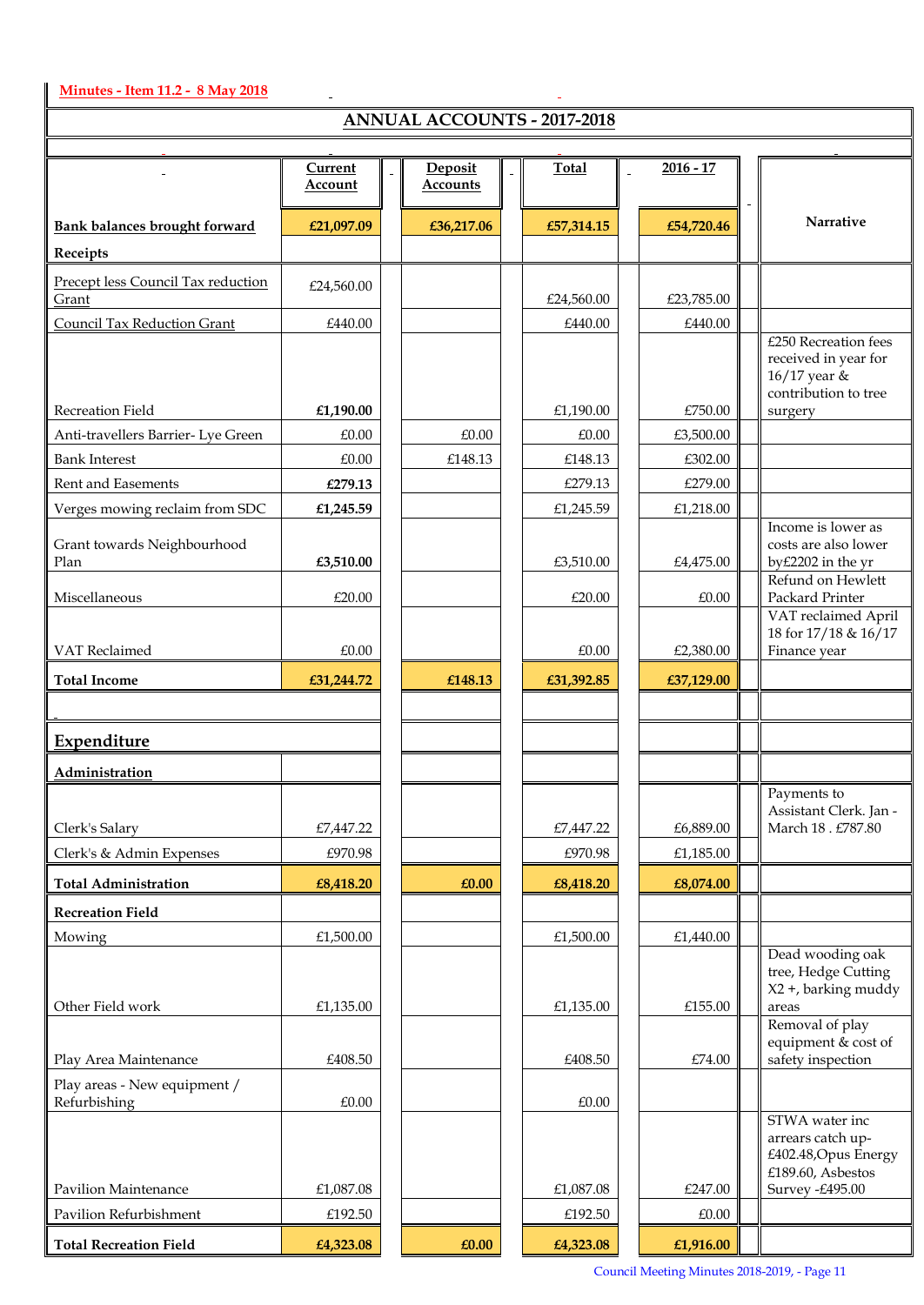| Major Work<br>£0.00<br>£0.00<br>£950.00<br>£950.00<br>Mowing<br>£1,371.31<br>Tree felling & surgery<br>£975, Footpath<br>clearing & maint<br>£952.48<br>Maintenance<br>£1,927.48<br>£1,927.48<br>£1,614.00<br><b>Total Yarningale Common</b><br>£0.00<br>£2,877.48<br>£2,985.31<br>£2,877.48<br><b>Other Village Areas</b><br>Village Green and Lye Green<br>£630.00<br>£630.00<br>Lye Green Anti-Travellers Fencing<br>£6,889.00<br>£0.00<br>£0.00<br>Maintenance of Trees<br>£0.00<br>£0.00<br>Gritting (i.e. provision of Grit bins.<br>£0.00<br>£0.00<br>CLASP / Road Safety<br>£0.00<br>£0.00<br>Verges Inc. Mowing of Lye Green<br>£3,216.09<br>£3,216.09<br>£4,104.00<br>Footpath strimming<br>& Gardening Club<br>verge planting<br>Footpaths and Bridlepaths<br>£351.00<br>£351.00<br>£275.00<br>Tree work<br>Tattle Bank<br>£300.00<br>£300.00<br>£200.00<br><b>Total other Village areas</b><br>£0.00<br>£4,497.09<br>£4,497.09<br>£11,468.00<br>Sundry Section 137 inc. Donations<br>£0.00<br>£0.00<br>See above - income is<br>Neighbourhood Plan<br>also lower<br>£2,771.57<br>£2,771.57<br>£4,974.00<br>Communications and<br>Noticeboards<br>£315.00<br>£315.00<br>£315.00<br>Subscriptions<br>£451.27<br>£451.27<br>£450.00<br>Churchyard<br>£0.00<br>£0.00<br>£0.00<br>Courses, Seminars and Training<br>£30.00<br>£30.00<br>£30.00<br>Annual Room hire<br>DM Hall £300, plus<br>£18 for additional<br>meeting due to<br>cancellation in Dec &<br>Room Hire for<br>Defibrillator training<br>Hire of meeting Rooms etc.<br>£347.00<br>£347.00<br>£275.00<br>2 Cabinets for<br>Defribulator Units for<br>£1300.00<br>Miscellaneous Non-Budgeted<br>£1,749.89<br>£378.00<br>£1,749.89<br><b>Election Charges</b><br>£0.00<br>£0.00<br>£0.00<br><b>Total Miscellaneous</b><br>£0.00<br>£5,664.73<br>£6,422.00<br>£5,664.73<br>Professional<br>Legal Charges<br>£0.00<br>£0.00<br>£118.00<br><b>Audit Fees</b><br>£336.60<br>£336.60<br>£337.00<br>£630.83<br>£630.83<br>£610.00<br>Insurances<br><b>Bank Charges</b><br>£15.00<br>£15.00<br>£15.00<br>Vat payable<br>£2,054.06<br>£2,054.06<br>£2,590.00<br>General Contingency<br>£0.00<br>£0.00<br><b>Total Professional</b><br>£3,036.49<br>£0.00<br>£3,036.49<br>£3,670.00<br><b>Total Expenditure</b><br>£28,817.07<br>£0.00<br>£28,817.07<br>£34,535.31 | Yarningale Common               |  |            |  |  |
|------------------------------------------------------------------------------------------------------------------------------------------------------------------------------------------------------------------------------------------------------------------------------------------------------------------------------------------------------------------------------------------------------------------------------------------------------------------------------------------------------------------------------------------------------------------------------------------------------------------------------------------------------------------------------------------------------------------------------------------------------------------------------------------------------------------------------------------------------------------------------------------------------------------------------------------------------------------------------------------------------------------------------------------------------------------------------------------------------------------------------------------------------------------------------------------------------------------------------------------------------------------------------------------------------------------------------------------------------------------------------------------------------------------------------------------------------------------------------------------------------------------------------------------------------------------------------------------------------------------------------------------------------------------------------------------------------------------------------------------------------------------------------------------------------------------------------------------------------------------------------------------------------------------------------------------------------------------------------------------------------------------------------------------------------------------------------------------------------------------------------------------------------------------------------------------------------------------------------------------------------------------------------------------------------------------------------|---------------------------------|--|------------|--|--|
|                                                                                                                                                                                                                                                                                                                                                                                                                                                                                                                                                                                                                                                                                                                                                                                                                                                                                                                                                                                                                                                                                                                                                                                                                                                                                                                                                                                                                                                                                                                                                                                                                                                                                                                                                                                                                                                                                                                                                                                                                                                                                                                                                                                                                                                                                                                              |                                 |  |            |  |  |
|                                                                                                                                                                                                                                                                                                                                                                                                                                                                                                                                                                                                                                                                                                                                                                                                                                                                                                                                                                                                                                                                                                                                                                                                                                                                                                                                                                                                                                                                                                                                                                                                                                                                                                                                                                                                                                                                                                                                                                                                                                                                                                                                                                                                                                                                                                                              |                                 |  |            |  |  |
|                                                                                                                                                                                                                                                                                                                                                                                                                                                                                                                                                                                                                                                                                                                                                                                                                                                                                                                                                                                                                                                                                                                                                                                                                                                                                                                                                                                                                                                                                                                                                                                                                                                                                                                                                                                                                                                                                                                                                                                                                                                                                                                                                                                                                                                                                                                              |                                 |  |            |  |  |
|                                                                                                                                                                                                                                                                                                                                                                                                                                                                                                                                                                                                                                                                                                                                                                                                                                                                                                                                                                                                                                                                                                                                                                                                                                                                                                                                                                                                                                                                                                                                                                                                                                                                                                                                                                                                                                                                                                                                                                                                                                                                                                                                                                                                                                                                                                                              |                                 |  |            |  |  |
|                                                                                                                                                                                                                                                                                                                                                                                                                                                                                                                                                                                                                                                                                                                                                                                                                                                                                                                                                                                                                                                                                                                                                                                                                                                                                                                                                                                                                                                                                                                                                                                                                                                                                                                                                                                                                                                                                                                                                                                                                                                                                                                                                                                                                                                                                                                              |                                 |  |            |  |  |
|                                                                                                                                                                                                                                                                                                                                                                                                                                                                                                                                                                                                                                                                                                                                                                                                                                                                                                                                                                                                                                                                                                                                                                                                                                                                                                                                                                                                                                                                                                                                                                                                                                                                                                                                                                                                                                                                                                                                                                                                                                                                                                                                                                                                                                                                                                                              |                                 |  |            |  |  |
|                                                                                                                                                                                                                                                                                                                                                                                                                                                                                                                                                                                                                                                                                                                                                                                                                                                                                                                                                                                                                                                                                                                                                                                                                                                                                                                                                                                                                                                                                                                                                                                                                                                                                                                                                                                                                                                                                                                                                                                                                                                                                                                                                                                                                                                                                                                              |                                 |  |            |  |  |
|                                                                                                                                                                                                                                                                                                                                                                                                                                                                                                                                                                                                                                                                                                                                                                                                                                                                                                                                                                                                                                                                                                                                                                                                                                                                                                                                                                                                                                                                                                                                                                                                                                                                                                                                                                                                                                                                                                                                                                                                                                                                                                                                                                                                                                                                                                                              |                                 |  |            |  |  |
|                                                                                                                                                                                                                                                                                                                                                                                                                                                                                                                                                                                                                                                                                                                                                                                                                                                                                                                                                                                                                                                                                                                                                                                                                                                                                                                                                                                                                                                                                                                                                                                                                                                                                                                                                                                                                                                                                                                                                                                                                                                                                                                                                                                                                                                                                                                              |                                 |  |            |  |  |
|                                                                                                                                                                                                                                                                                                                                                                                                                                                                                                                                                                                                                                                                                                                                                                                                                                                                                                                                                                                                                                                                                                                                                                                                                                                                                                                                                                                                                                                                                                                                                                                                                                                                                                                                                                                                                                                                                                                                                                                                                                                                                                                                                                                                                                                                                                                              |                                 |  |            |  |  |
|                                                                                                                                                                                                                                                                                                                                                                                                                                                                                                                                                                                                                                                                                                                                                                                                                                                                                                                                                                                                                                                                                                                                                                                                                                                                                                                                                                                                                                                                                                                                                                                                                                                                                                                                                                                                                                                                                                                                                                                                                                                                                                                                                                                                                                                                                                                              |                                 |  |            |  |  |
|                                                                                                                                                                                                                                                                                                                                                                                                                                                                                                                                                                                                                                                                                                                                                                                                                                                                                                                                                                                                                                                                                                                                                                                                                                                                                                                                                                                                                                                                                                                                                                                                                                                                                                                                                                                                                                                                                                                                                                                                                                                                                                                                                                                                                                                                                                                              |                                 |  |            |  |  |
|                                                                                                                                                                                                                                                                                                                                                                                                                                                                                                                                                                                                                                                                                                                                                                                                                                                                                                                                                                                                                                                                                                                                                                                                                                                                                                                                                                                                                                                                                                                                                                                                                                                                                                                                                                                                                                                                                                                                                                                                                                                                                                                                                                                                                                                                                                                              |                                 |  |            |  |  |
|                                                                                                                                                                                                                                                                                                                                                                                                                                                                                                                                                                                                                                                                                                                                                                                                                                                                                                                                                                                                                                                                                                                                                                                                                                                                                                                                                                                                                                                                                                                                                                                                                                                                                                                                                                                                                                                                                                                                                                                                                                                                                                                                                                                                                                                                                                                              |                                 |  |            |  |  |
|                                                                                                                                                                                                                                                                                                                                                                                                                                                                                                                                                                                                                                                                                                                                                                                                                                                                                                                                                                                                                                                                                                                                                                                                                                                                                                                                                                                                                                                                                                                                                                                                                                                                                                                                                                                                                                                                                                                                                                                                                                                                                                                                                                                                                                                                                                                              |                                 |  |            |  |  |
|                                                                                                                                                                                                                                                                                                                                                                                                                                                                                                                                                                                                                                                                                                                                                                                                                                                                                                                                                                                                                                                                                                                                                                                                                                                                                                                                                                                                                                                                                                                                                                                                                                                                                                                                                                                                                                                                                                                                                                                                                                                                                                                                                                                                                                                                                                                              |                                 |  |            |  |  |
|                                                                                                                                                                                                                                                                                                                                                                                                                                                                                                                                                                                                                                                                                                                                                                                                                                                                                                                                                                                                                                                                                                                                                                                                                                                                                                                                                                                                                                                                                                                                                                                                                                                                                                                                                                                                                                                                                                                                                                                                                                                                                                                                                                                                                                                                                                                              |                                 |  |            |  |  |
|                                                                                                                                                                                                                                                                                                                                                                                                                                                                                                                                                                                                                                                                                                                                                                                                                                                                                                                                                                                                                                                                                                                                                                                                                                                                                                                                                                                                                                                                                                                                                                                                                                                                                                                                                                                                                                                                                                                                                                                                                                                                                                                                                                                                                                                                                                                              |                                 |  |            |  |  |
|                                                                                                                                                                                                                                                                                                                                                                                                                                                                                                                                                                                                                                                                                                                                                                                                                                                                                                                                                                                                                                                                                                                                                                                                                                                                                                                                                                                                                                                                                                                                                                                                                                                                                                                                                                                                                                                                                                                                                                                                                                                                                                                                                                                                                                                                                                                              |                                 |  |            |  |  |
|                                                                                                                                                                                                                                                                                                                                                                                                                                                                                                                                                                                                                                                                                                                                                                                                                                                                                                                                                                                                                                                                                                                                                                                                                                                                                                                                                                                                                                                                                                                                                                                                                                                                                                                                                                                                                                                                                                                                                                                                                                                                                                                                                                                                                                                                                                                              |                                 |  |            |  |  |
|                                                                                                                                                                                                                                                                                                                                                                                                                                                                                                                                                                                                                                                                                                                                                                                                                                                                                                                                                                                                                                                                                                                                                                                                                                                                                                                                                                                                                                                                                                                                                                                                                                                                                                                                                                                                                                                                                                                                                                                                                                                                                                                                                                                                                                                                                                                              |                                 |  |            |  |  |
|                                                                                                                                                                                                                                                                                                                                                                                                                                                                                                                                                                                                                                                                                                                                                                                                                                                                                                                                                                                                                                                                                                                                                                                                                                                                                                                                                                                                                                                                                                                                                                                                                                                                                                                                                                                                                                                                                                                                                                                                                                                                                                                                                                                                                                                                                                                              |                                 |  |            |  |  |
|                                                                                                                                                                                                                                                                                                                                                                                                                                                                                                                                                                                                                                                                                                                                                                                                                                                                                                                                                                                                                                                                                                                                                                                                                                                                                                                                                                                                                                                                                                                                                                                                                                                                                                                                                                                                                                                                                                                                                                                                                                                                                                                                                                                                                                                                                                                              |                                 |  |            |  |  |
|                                                                                                                                                                                                                                                                                                                                                                                                                                                                                                                                                                                                                                                                                                                                                                                                                                                                                                                                                                                                                                                                                                                                                                                                                                                                                                                                                                                                                                                                                                                                                                                                                                                                                                                                                                                                                                                                                                                                                                                                                                                                                                                                                                                                                                                                                                                              |                                 |  |            |  |  |
|                                                                                                                                                                                                                                                                                                                                                                                                                                                                                                                                                                                                                                                                                                                                                                                                                                                                                                                                                                                                                                                                                                                                                                                                                                                                                                                                                                                                                                                                                                                                                                                                                                                                                                                                                                                                                                                                                                                                                                                                                                                                                                                                                                                                                                                                                                                              |                                 |  |            |  |  |
|                                                                                                                                                                                                                                                                                                                                                                                                                                                                                                                                                                                                                                                                                                                                                                                                                                                                                                                                                                                                                                                                                                                                                                                                                                                                                                                                                                                                                                                                                                                                                                                                                                                                                                                                                                                                                                                                                                                                                                                                                                                                                                                                                                                                                                                                                                                              |                                 |  |            |  |  |
|                                                                                                                                                                                                                                                                                                                                                                                                                                                                                                                                                                                                                                                                                                                                                                                                                                                                                                                                                                                                                                                                                                                                                                                                                                                                                                                                                                                                                                                                                                                                                                                                                                                                                                                                                                                                                                                                                                                                                                                                                                                                                                                                                                                                                                                                                                                              |                                 |  |            |  |  |
|                                                                                                                                                                                                                                                                                                                                                                                                                                                                                                                                                                                                                                                                                                                                                                                                                                                                                                                                                                                                                                                                                                                                                                                                                                                                                                                                                                                                                                                                                                                                                                                                                                                                                                                                                                                                                                                                                                                                                                                                                                                                                                                                                                                                                                                                                                                              |                                 |  |            |  |  |
|                                                                                                                                                                                                                                                                                                                                                                                                                                                                                                                                                                                                                                                                                                                                                                                                                                                                                                                                                                                                                                                                                                                                                                                                                                                                                                                                                                                                                                                                                                                                                                                                                                                                                                                                                                                                                                                                                                                                                                                                                                                                                                                                                                                                                                                                                                                              |                                 |  |            |  |  |
|                                                                                                                                                                                                                                                                                                                                                                                                                                                                                                                                                                                                                                                                                                                                                                                                                                                                                                                                                                                                                                                                                                                                                                                                                                                                                                                                                                                                                                                                                                                                                                                                                                                                                                                                                                                                                                                                                                                                                                                                                                                                                                                                                                                                                                                                                                                              |                                 |  |            |  |  |
|                                                                                                                                                                                                                                                                                                                                                                                                                                                                                                                                                                                                                                                                                                                                                                                                                                                                                                                                                                                                                                                                                                                                                                                                                                                                                                                                                                                                                                                                                                                                                                                                                                                                                                                                                                                                                                                                                                                                                                                                                                                                                                                                                                                                                                                                                                                              |                                 |  |            |  |  |
|                                                                                                                                                                                                                                                                                                                                                                                                                                                                                                                                                                                                                                                                                                                                                                                                                                                                                                                                                                                                                                                                                                                                                                                                                                                                                                                                                                                                                                                                                                                                                                                                                                                                                                                                                                                                                                                                                                                                                                                                                                                                                                                                                                                                                                                                                                                              |                                 |  |            |  |  |
|                                                                                                                                                                                                                                                                                                                                                                                                                                                                                                                                                                                                                                                                                                                                                                                                                                                                                                                                                                                                                                                                                                                                                                                                                                                                                                                                                                                                                                                                                                                                                                                                                                                                                                                                                                                                                                                                                                                                                                                                                                                                                                                                                                                                                                                                                                                              |                                 |  |            |  |  |
|                                                                                                                                                                                                                                                                                                                                                                                                                                                                                                                                                                                                                                                                                                                                                                                                                                                                                                                                                                                                                                                                                                                                                                                                                                                                                                                                                                                                                                                                                                                                                                                                                                                                                                                                                                                                                                                                                                                                                                                                                                                                                                                                                                                                                                                                                                                              |                                 |  |            |  |  |
|                                                                                                                                                                                                                                                                                                                                                                                                                                                                                                                                                                                                                                                                                                                                                                                                                                                                                                                                                                                                                                                                                                                                                                                                                                                                                                                                                                                                                                                                                                                                                                                                                                                                                                                                                                                                                                                                                                                                                                                                                                                                                                                                                                                                                                                                                                                              |                                 |  |            |  |  |
|                                                                                                                                                                                                                                                                                                                                                                                                                                                                                                                                                                                                                                                                                                                                                                                                                                                                                                                                                                                                                                                                                                                                                                                                                                                                                                                                                                                                                                                                                                                                                                                                                                                                                                                                                                                                                                                                                                                                                                                                                                                                                                                                                                                                                                                                                                                              |                                 |  |            |  |  |
|                                                                                                                                                                                                                                                                                                                                                                                                                                                                                                                                                                                                                                                                                                                                                                                                                                                                                                                                                                                                                                                                                                                                                                                                                                                                                                                                                                                                                                                                                                                                                                                                                                                                                                                                                                                                                                                                                                                                                                                                                                                                                                                                                                                                                                                                                                                              |                                 |  |            |  |  |
|                                                                                                                                                                                                                                                                                                                                                                                                                                                                                                                                                                                                                                                                                                                                                                                                                                                                                                                                                                                                                                                                                                                                                                                                                                                                                                                                                                                                                                                                                                                                                                                                                                                                                                                                                                                                                                                                                                                                                                                                                                                                                                                                                                                                                                                                                                                              |                                 |  |            |  |  |
|                                                                                                                                                                                                                                                                                                                                                                                                                                                                                                                                                                                                                                                                                                                                                                                                                                                                                                                                                                                                                                                                                                                                                                                                                                                                                                                                                                                                                                                                                                                                                                                                                                                                                                                                                                                                                                                                                                                                                                                                                                                                                                                                                                                                                                                                                                                              |                                 |  |            |  |  |
|                                                                                                                                                                                                                                                                                                                                                                                                                                                                                                                                                                                                                                                                                                                                                                                                                                                                                                                                                                                                                                                                                                                                                                                                                                                                                                                                                                                                                                                                                                                                                                                                                                                                                                                                                                                                                                                                                                                                                                                                                                                                                                                                                                                                                                                                                                                              |                                 |  |            |  |  |
|                                                                                                                                                                                                                                                                                                                                                                                                                                                                                                                                                                                                                                                                                                                                                                                                                                                                                                                                                                                                                                                                                                                                                                                                                                                                                                                                                                                                                                                                                                                                                                                                                                                                                                                                                                                                                                                                                                                                                                                                                                                                                                                                                                                                                                                                                                                              | <b>Expenditure Sheet Figure</b> |  | £28,817.07 |  |  |